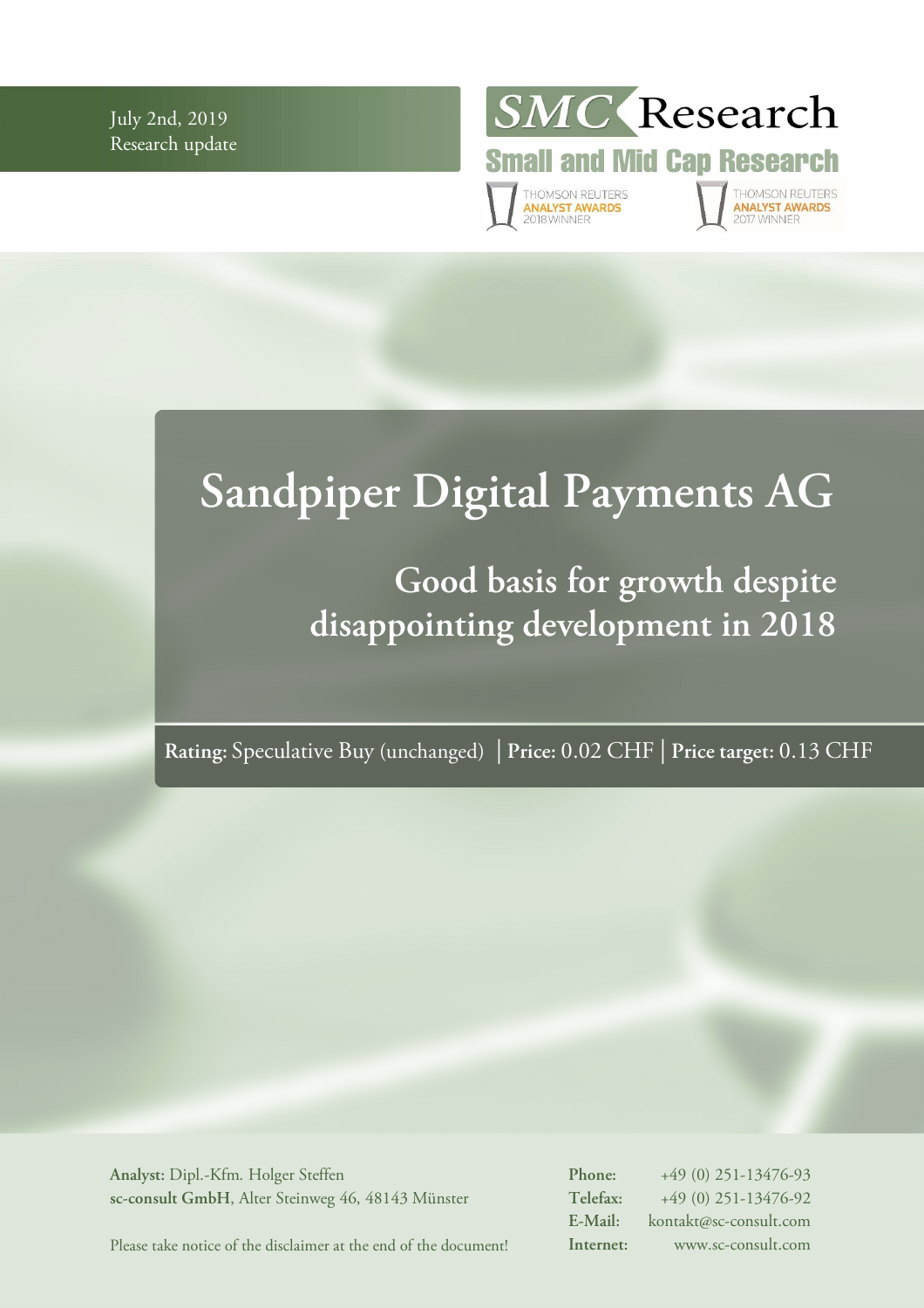### Recent business development



#### **Basic data**

| St. Gallen                          |  |  |  |  |
|-------------------------------------|--|--|--|--|
| Payment, IT security                |  |  |  |  |
| approx. 200 (Group)                 |  |  |  |  |
| <b>Swiss GAAP FER</b>               |  |  |  |  |
| CH0033050961                        |  |  |  |  |
| 0.02 CHF                            |  |  |  |  |
| SDP:SW                              |  |  |  |  |
| Regulated Market Berne              |  |  |  |  |
| $211.7 \text{ m}$                   |  |  |  |  |
| $4.2 \text{ m }$ CHF                |  |  |  |  |
| 16.5 m CHF                          |  |  |  |  |
| approx. 39 %                        |  |  |  |  |
| 0.16 / 0.02 CHF                     |  |  |  |  |
| Ø turnover (12 m Berne): 11,600 CHF |  |  |  |  |
|                                     |  |  |  |  |

Sandpiper pushed ahead with the consolidation of its portfolio last year, selling its subsidiary PAIR Solutions and the shares in Smart Loyalty (about 15 percent). This year, the smaller investment Multicard Nederland will also be deconsolidated, as the company had to file for insolvency following the failed turnaround in 2018 and a failed sale in April. Sandpiper's portfolio now essentially consists of three larger majority shareholdings (InterCard, Ergonomics, IDpendant) and one minority shareholding (Playpass).

The restructuring phase was still clearly reflected in the Group figures for 2018, with sales falling by 15 percent to EUR 25.9 m and EBIT slipping slightly further into the red at EUR -2.0 m. As a result, the company had to report the loss of half of the share capital and the statutory reserves. Efforts to reduce the cost base are therefore likely to be further intensified, and a capital measure is also conceivable.

However, we now see good growth opportunities for the remaining shareholdings. The associated economies of scale could enable the Group to break even in 2020.

| FY ends: 31.12.    | 2016    | 2017    | 2018                     | 2019e                    | 2020e                    | 2021e   |
|--------------------|---------|---------|--------------------------|--------------------------|--------------------------|---------|
| Sales (m Euro)     | 28.9    | 30.5    | 25.9                     | 27.8                     | 31.1                     | 33.9    |
| EBIT (m Euro)      | $-5.9$  | $-1.2$  | $-2.0$                   | $-0.6$                   | 0.7                      | 1.5     |
| Net profit         | $-8.3$  | 6.3     | $-1.9$                   | $-0.3$                   | 0.3                      | 0.9     |
| EpS                | $-4.0$  | 3.0     | $-1.0$                   | $-0.1$                   | 0.1                      | 0.3     |
| Dividend per share | 0.00    | 0.00    | 0.00                     | 0.00                     | 0.00                     | 0.00    |
| Sales growth       | 58.0%   | 5.4%    | $-15.0\%$                | 7.3%                     | 12.0%                    | 9.0%    |
| Profit growth      |         |         |                          |                          | $\overline{\phantom{a}}$ | 202.7%  |
| <b>PSR</b>         | 0.13    | 0.12    | 0.15                     | 0.14                     | 0.12                     | 0.11    |
| <b>PER</b>         | -       | 0.6     | $\overline{\phantom{a}}$ | $\overline{\phantom{a}}$ | 12.7                     | 4.2     |
| <b>PCR</b>         |         |         | 1.6                      | 13.2                     | 4.1                      | 2.2     |
| EV / EBIT          |         |         |                          | $\overline{\phantom{0}}$ | 20.9                     | 9.7     |
| Dividend yield     | $0.0\%$ | $0.0\%$ | $0.0\%$                  | $0.0\%$                  | $0.0\%$                  | $0.0\%$ |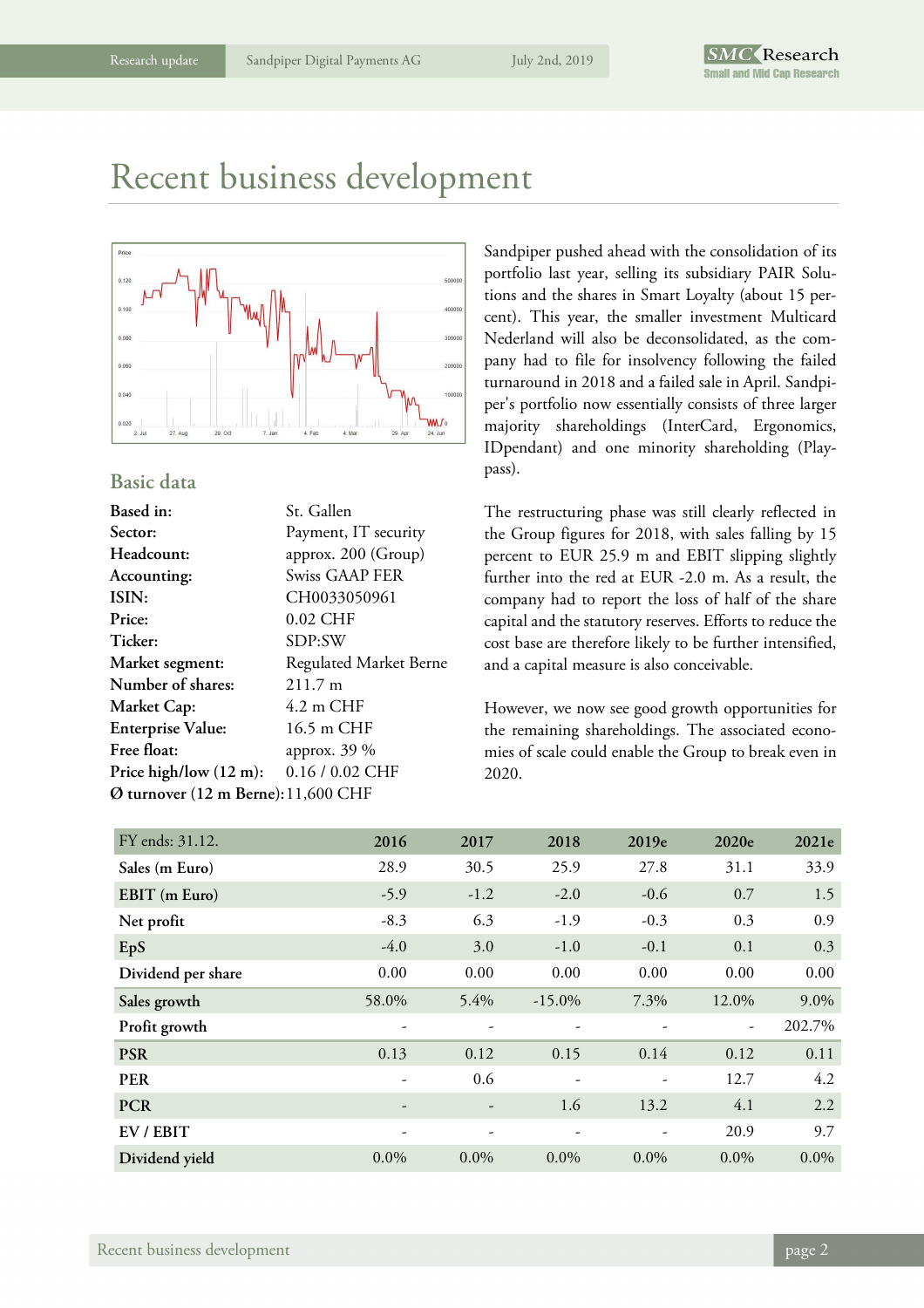#### **Further consolidation of the portfolio**

Sandpiper continues its process of focusing on the most important investments. In the last financial year, the company sold all its shares in the subsidiary PAIR Solutions and the existing package (15.27 percent) of Smart Loyalty AG. In the current period, the whollyowned subsidiary Multicard Nederland will be deconsolidated as well. After the company had clearly missed the targeted turnaround in 2018 with sales of EUR 1.3 m and a result of around EUR -0.9 m, and after the sale to an investor had failed despite a fully negotiated contract due to additional demands from the local tax authorities, it had to file for insolvency in April. Sandpiper's current portfolio therefore consists mainly of the wholly-owned subsidiary Ergonomics (including its subsidiary e24 AG, of which 80 percent is held), the majority holdings InterCard AG Informationssysteme (51 percent) and IDpendant (54 percent) and the minority holding Playpass (26.7 percent).

#### **Small follow-up investments**

Last year, Playpass carried out a growth financing with the help of a new investor, in which Sandpiper did not participate, so that the stake, which was still around 35 percent at the end of 2017, was diluted. However, Sandpiper participated with EUR 0.4 m in a convertible loan with a volume of EUR 1.5 m placed by Playpass in the first half of this year. The investment company also participated in a capital increase of Inter-Card (EUR 0.4 m) in 2018, of which Sandpiper subscribed to a little more than half and thus slightly increased its share.

#### **InterCard improves result**

The listed subsidiary InterCard thus remains one of Sandpiper's central assets. The specialist for multifunctional chip card systems, increasingly expanding its service portfolio to include app-controlled services (in particular also payment functions), stepped up sales last year by 1.9 percent to EUR 14.4 m, but missed its own targets. Nevertheless, EBIT increased significantly from EUR 185,000 to EUR 342,000, and net income also improved from EUR -43,000 to

EUR +83,000. Sandpiper includes InterCard in the "Campus & Corporate" segment, whose reported revenues still fell from EUR 17.2 m to EUR 14.9 m last year. This was due to the deconsolidation of the Polyright subsidiary, which had contributed EUR 2.5 m to the segment's income in 2017 and was sold in August 2017. In 2019, however, the company will be included again: InterCard, which had secured a minority interest during the sale by Sandpiper and an option to expand its position via a convertible loan, increased its stake in the former competitor to 52 percent in May and has held the majority since then.

#### **Sales considerably below previous year**

In the second largest segment, Security & Services, which reflects the development of the Ergonomics and IDpendant companies, reported revenues fell last year from EUR 11.8 m to EUR 9.7 m. This is mainly due to the significant decline in sales of EUR -1.7 m at Ergonomics. The completion of a major project at the company was delayed, which temporarily tied up capacity. In the third division, Sport & Events, which consisted solely of the subsidiary Multicard Nederland, revenues of EUR 1.3 m were also below the previous year's figure (EUR 1.6 m). In total, Sandpiper's consolidated sales fell from EUR 30.5 m to EUR 25.9 m, of which around 60 percent was due to consolidation effects (in addition to the Polyright effect of EUR 2.5 m, the sold subsidiary Sandpiper Digital Payments Asia Private Ltd. had contributed EUR 0.3 m in the previous year).

| <b>Business figures</b> | 2017    | 2018    | Change    |
|-------------------------|---------|---------|-----------|
| Group sales             | 30.50   | 25.91   | $-15.0\%$ |
| - Campus & Corporate    | 17.18   | 14.94   | $-13.0\%$ |
| - Security & Services   | 11.81   | 9.70    | $-17.9%$  |
| - Sport & Events        | 1.63    | 1.29    | $-20.6%$  |
| <b>EBITDA</b>           | 0.39    | $-0.56$ |           |
| <b>EBIT</b>             | $-1.22$ | $-1.96$ |           |
| Net result              | 6.23    | $-1.90$ |           |

*In m Euro and percent, source: Company*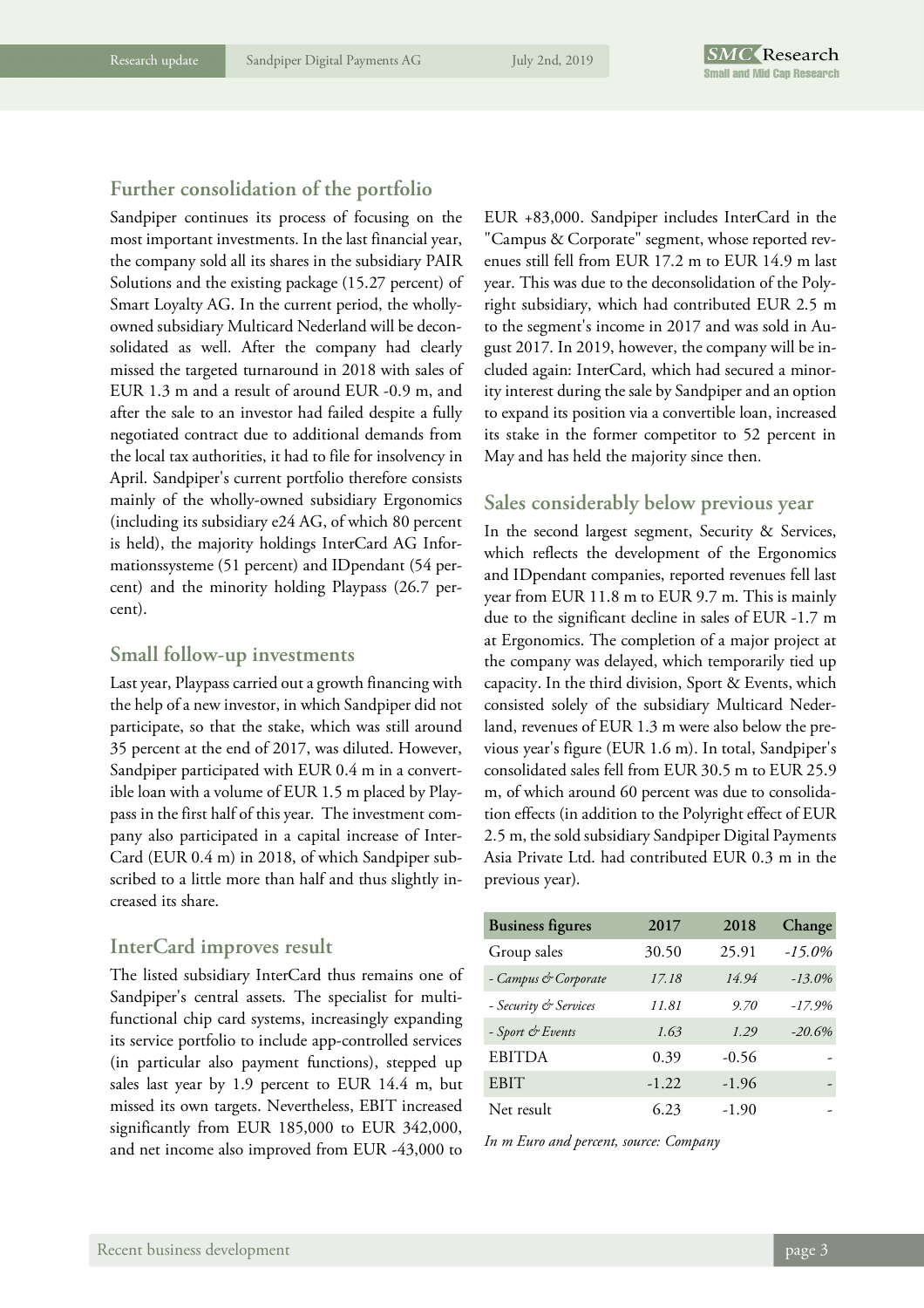#### **No turnaround yet in operating result**

The operating result at Group level has not yet improved, but at EUR -2.0 m was slightly more than EUR 700,000 below the previous year's figure (EUR -1.2 m), although the largest cost item, personnel expenses, fell more sharply than sales (-16.4 percent to EUR 12.1 m). However, this was not the case for material expenses (-10.5 percent to EUR 11.0 m) and other operating expenses (-9.6 percent to EUR 4.2 m). In addition, there was a significantly lower positive contribution from the increase in inventories (EUR 0.1 m compared with EUR 0.5 m in the previous year). After taxes and minority interests, the loss for the year was EUR -1.7 m, compared with a net profit of EUR 6.8 m in the previous year. The latter, however, resulted from various special effects, such as a subsequent purchase price adjustment (EUR +6.8 m), the deconsolidation of the net liabilities of Payment Solution (EUR +3.9 m) and the balance sheet restructuring of Multicard Nederland (EUR +0.8 m).

#### **Capital loss reported**

At Group level, equity has thus fallen from EUR 1.1 m to EUR -1.0 m. The decisive factor, however, is the equity in the financial statements of the AG, which fell from EUR 12.7 m to EUR 5.6 m because of an annual loss in the income statement of EUR -6.5 m (previous year: EUR +0.5 m), primarily due to writedowns on investments and minority interests (EUR -3.0 m) and on loans (EUR -1.8 m). As a result, the stock company had to report the loss of half of the share capital and the statutory reserves. For this reason, the advisory board will propose further restructuring measures at the Annual General Meeting, with particular emphasis on additional cost-cutting measures. With the liquidity of the AG of EUR 1.5 m and of the Group of EUR 3.2 m at the end of December, there is no immediate need for financing, especially as the majority of the AG's liabilities (including provisions), namely around 78 percent of EUR 7.4 m, is toward Group companies, shareholders and executive bodies.

#### **Boost for InterCard**

The outlook for the current financial year is quite optimistic, especially with the largest subsidiary Inter-Card taking a major step forward with the acquisition of Polyright. Polyright generated sales of CHF 3.7 m last year and could still have a negative impact on earnings as part of the initial consolidation. On an organic basis, i.e. without consolidation effects, Inter-Card has forecast a revenue of more than EUR 15 m and further profit growth. Even before the takeover, the company was the leading provider of chip card systems at German universities and colleges with a market share of approx. 80 percent, and now its share in Switzerland is also around 90 percent. Synergies are now being exploited to a greater extent and growth is being promoted jointly, for example in the area of APP-based services as well as abroad.

#### **Shareholdings on growth course**

The other companies in the portfolio are also expected to grow this year. With the completion of its major project, Ergonomics has not only eliminated its capacity bottleneck, but has also completed a solution that generates recurring revenue. This solution is Currency Xchanger, a currency exchange platform to be marketed to railways and airlines. Playpass is also on course for expansion. As a provider of a platform with which organizers of festivals and other mass events can cover various functions such as access authorization control and cashless payment transactions in an integrated solution, the company wants to grow primarily abroad and has already successfully implemented the necessary financing measures. The company addresses high-potential markets in Europe and Latin America itself, while expansion in Asia, Africa and the USA is being driven by international partners.

#### **Stronger cooperation within the Group**

Finally, according to the Sandpiper management, the subsidiary IDpendant, a manufacturer-independent system integrator for comprehensive IT security solutions, is also expected to grow. The company is involved in several growth initiatives aimed at addressing promising business areas and expanding coopera-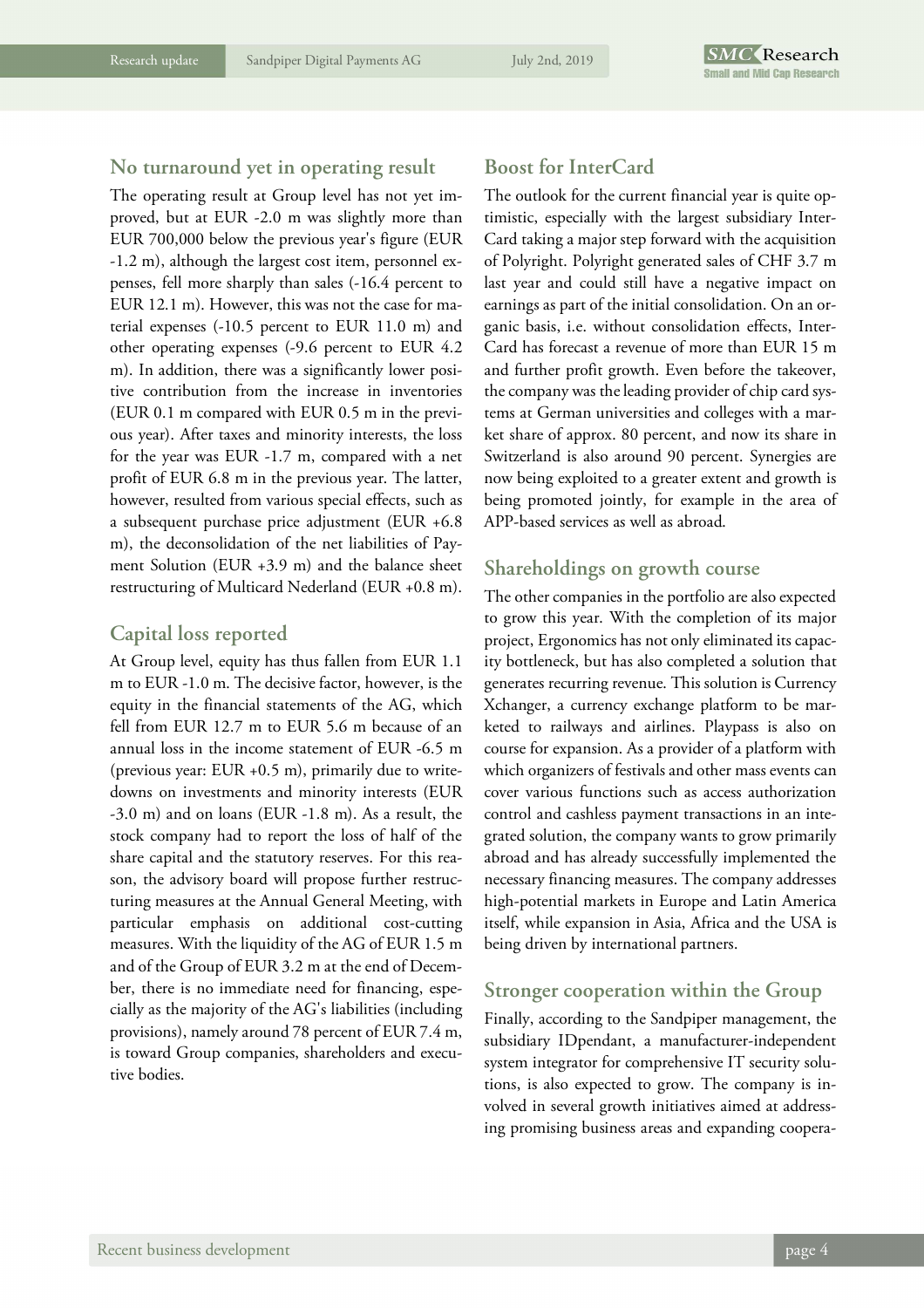tion within the Group. IDpendant, InterCard and Intrakey (a subsidiary of InterCard) are working on new access solutions that can be offered to universities, clinics, administrations, cities and companies. IDpendant has also intensified its cooperation with Ergonomics at various levels, for example in the selection of suppliers and technology partners as well as in marketing and sales, focusing in particular on crossselling and up-selling potentials. Another joint field of activity within the Group are Smart-City projects. The holding company is currently driving forward a project in which several subsidiaries are involved and which is now generating its first revenues.

#### **Slower than expected**

In our opinion, Sandpiper is thus basically heading in the right direction, even though the pace did not yet meet our expectations last year and the insolvency of Multicard Nederland – despite the limited contribution to sales – is a setback. Group revenues fell short of our expectations (EUR 28.5 m) by around EUR

2.6 m, and the EBIT loss was also significantly higher than we had expected (EUR -0.6 m). For the current year, however, we continue to expect a significant increase in revenues due to the growth drivers described above. The renewed inclusion of Polyright should compensate for the absence of contributions from PAIR and Multicard Nederland, so that together with the organic growth of the subsidiaries, we expect Group revenues of EUR 27.8 m. EBIT should also increase noticeably, but for the time being we are still calculating with a small loss (EUR -0.6 m) as part of a conservative approach.

#### **Good opportunities for sustainable expansion**

In the following year, a continuation of the organic growth course - we have not assumed any further acquisitions - could lead to an operating break-even. Due to the attractive target markets (keyword Smart City), we have maintained our basic expansion scenario with rising margins. Overall, the development

| m Euro                         | 12 2019  | 12 20 20 | 12 2021 | 12 2022 | 12 2023 | 12 2024 12 2025 |        | 12 20 26 |
|--------------------------------|----------|----------|---------|---------|---------|-----------------|--------|----------|
| Intercard                      | 16.9     | 18.4     | 20.3    | 22.3    | 24.5    | 27.0            | 29.7   | 32.6     |
| Ergonomics                     | 6.3      | 8.0      | 8.6     | 9.4     | 10.4    | 11.5            | 12.6   | 13.9     |
| IDpendant                      | 4.4      | 4.7      | 5.0     | 5.4     | 5.8     | 6.2             | 6.6    | 7.1      |
| Sales                          | 27.8     | 31.1     | 33.9    | 37.1    | 40.7    | 44.6            | 48.9   | 53.6     |
| Sales growth                   | 7.3%     | 12.0%    | 9.0%    | 9.3%    | 9.6%    | 9.8%            | 9.6%   | 9.6%     |
| EBIT margin                    | $-2.0\%$ | 2.3%     | 4.5%    | 5.4%    | 6.1%    | 6.3%            | 6.4%   | 6.5%     |
| <b>EBIT</b>                    | $-0.6$   | 0.7      | 1.5     | 2.0     | 2.5     | 2.8             | 3.1    | 3.5      |
| Tax rate                       | $0.0\%$  | $0.0\%$  | $0.0\%$ | $0.0\%$ | $0.0\%$ | $0.0\%$         | 33.0%  | 33.0%    |
| Adjusted tax payments          | 0.0      | 0.0      | 0.0     | 0.0     | 0.0     | 0.0             | 1.0    | 1.1      |
| <b>NOPAT</b>                   | $-0.6$   | 0.7      | 1.5     | 2.0     | 2.5     | 2.8             | 2.1    | 2.3      |
| + Depreciation & Amortisation  | 0.8      | 0.7      | 0.7     | 0.7     | 0.7     | 0.7             | 0.7    | 0.7      |
| + Increase long-term accruals  | 0.2      | 0.2      | 0.2     | 0.2     | 0.2     | 0.3             | 0.3    | 0.3      |
| + Others                       | 0.0      | 0.0      | 0.0     | 0.0     | 0.0     | 0.0             | 0.0    | 0.0      |
| Gross operating cash flows     | 0.4      | 1.6      | 2.4     | 2.9     | 3.4     | 3.7             | 3.1    | 3.4      |
| - Increase Net Working Capital | $-0.5$   | $-0.4$   | $-0.3$  | $-0.3$  | $-0.2$  | 0.0             | 0.0    | 0.0      |
| - Investments in fixed assets  | $-0.7$   | $-0.7$   | $-0.8$  | $-0.8$  | $-0.9$  | $-0.8$          | $-0.8$ | $-0.8$   |
| Free cash flows                | $-0.8$   | 0.5      | 1.3     | 1.8     | 2.3     | 2.9             | 2.3    | 2.5      |
|                                |          |          |         |         |         |                 |        |          |

*SMC estimation model*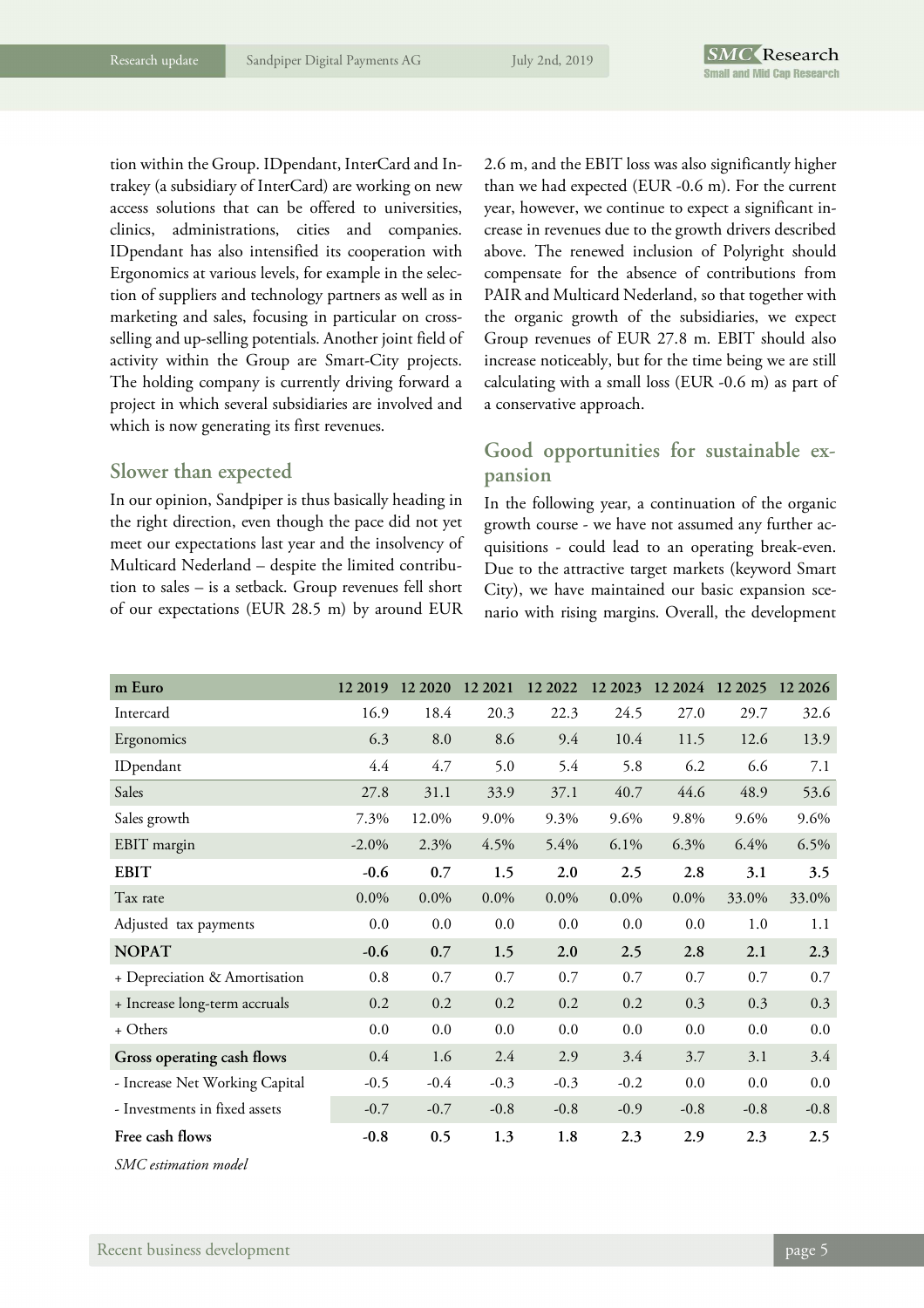path has in principle been postponed by one year, as the restructuring of the portfolio, the acquisition of new projects and the exploitation of synergies have taken longer than we had previously assumed. We continue to treat Playpass as a saleable (non-consolidated) asset and have updated the amount of the investment and set the value somewhat more conservatively (EUR 4.8 m). A key factor for further development is that the reported capital loss does not result in a liquidity bottleneck. We do not see any immediate need for liquidity, but we have nevertheless, out of caution, assumed a large capital increase (100 million shares) at the current price, hypothetically presuming a high dilution, which, however, does not necessarily have to occur. An overview of the key cash flow figures resulting from these assumptions in the detailed forecast period can be found in the table on the previous page; further details on the balance sheet, P&L and cash flows can be found in the tables in the Annex.

#### **Framework data unchanged**

Beyond that we still assume a discount on the target margin of 10 percent and a "perpetual" cash flows growth of 1 percent p.a. We have left the discount rate unchanged as well: Based on the assumption of a beta factor of 1.4, a risk-free interest rate of 2.5 percent, a risk premium of 5.4 percent, a target debt ratio of 70 percent and an interest rate on borrowed capital of 5.0 percent, the weighted average cost of capital (WACC) of our model is 5.4 percent.

#### **Price target: 0.13 CHF**

These assumptions result in a fair value of equity of CHF 39.9 m. On a fully diluted basis, taking into account a hypothetically assumed capital increase and thus 311.7 m shares, this corresponds to a fair value of CHF 0.128 per share, from which we derive the new price target of CHF 0.13. The significant reduction compared to our last update (EUR 0.22, equivalent to CHF 0.246) is due to the smaller portfolio, a somewhat more conservative estimate of further development and the assumed large equity issue at a low price level. We continue to see the forecast risk at five out of six possible points.

#### **Sensitivity analysis**

When the input parameters are varied for our sensitivity analysis (WACC between 4.4 and 6.4 percent and perpetual cash flows growth between 0 and 2 percent), the fair value of the share lies between CHF 0.091 and CHF 0.227.

| Sensitivity analysis | perpetual cash flows growth |  |                                         |  |  |  |
|----------------------|-----------------------------|--|-----------------------------------------|--|--|--|
| <b>WACC</b>          | $2.0\%$                     |  | $1.5\%$ $1.0\%$ $0.5\%$ $0.0\%$         |  |  |  |
| 4.4%                 |                             |  | $0.227$ $0.192$ $0.168$ $0.151$ $0.137$ |  |  |  |
| 4.9%                 |                             |  | 0.186 0.163 0.146 0.132 0.122           |  |  |  |
| $5.4\%$              |                             |  | 0.157 0.141 0.128 0.118 0.110           |  |  |  |
| 5.9%                 |                             |  | $0.136$ $0.124$ $0.114$ $0.106$ $0.100$ |  |  |  |
| $6.4\%$              | 0.120                       |  | 0.110 0.103 0.096 0.091                 |  |  |  |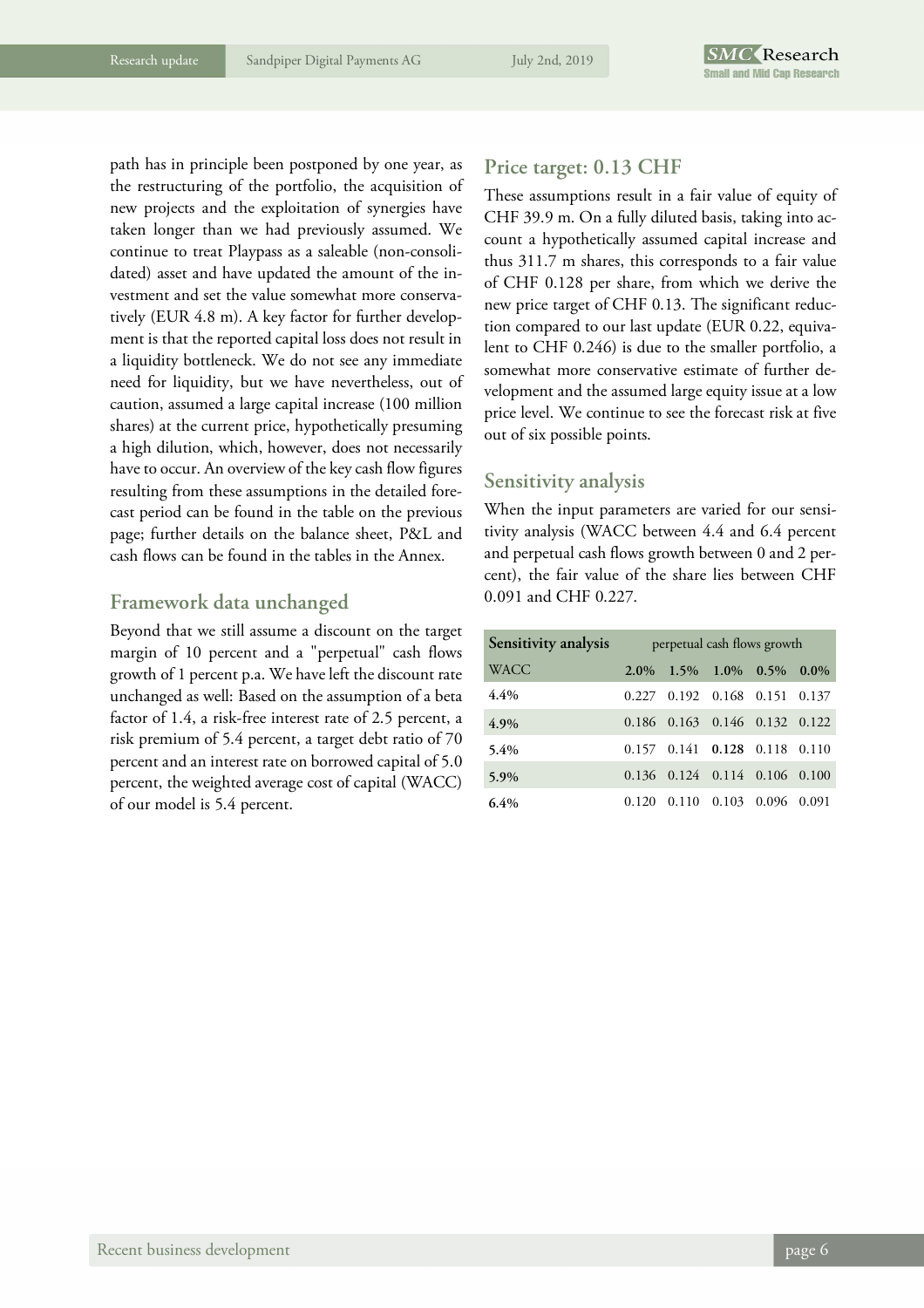### Conclusion

At first glance, Sandpiper's figures for the year 2018 do not look very satisfactory. Group sales declined significantly and the operating loss increased. In addition, the company had to report the loss of half of the share capital (including the statutory reserves) at AG level. The share price suffered greatly as a result.

However, this conceals the fact that portfolio consolidation is well advanced and has created a solid basis for future growth. The three major holdings Inter-Card, Ergonomics and IDpendant are already operating profitably or are expected to do so in the near future, and Playpass is also an investment in an attractive growth stock.

This could enable the Group to break even in its operating business in 2020 - and this outlook should also have a positive impact on the share price. Assuming that a funding shortfall can be avoided after the capital loss report and that Sandpiper has now embarked on

a sustainable and profitable expansion course, we have determined an updated price target of CHF 0.13 (previously: EUR 0.22, equivalent to CHF 0.246), which has dropped significantly due to the reduced portfolio, somewhat more conservative estimates of future performance and, above all, a strong dilution by a capital measure assumed as a precaution.

Nevertheless, the fair value we have determined is far above the current price level, which in our view is due to the recent development and the capital loss report. However, as soon as the company can demonstrate an improvement in the situation, the potential for recovery should be gradually realized. At present, however, this is still a speculative scenario with a high risk, which is why the rating remains "speculative buy".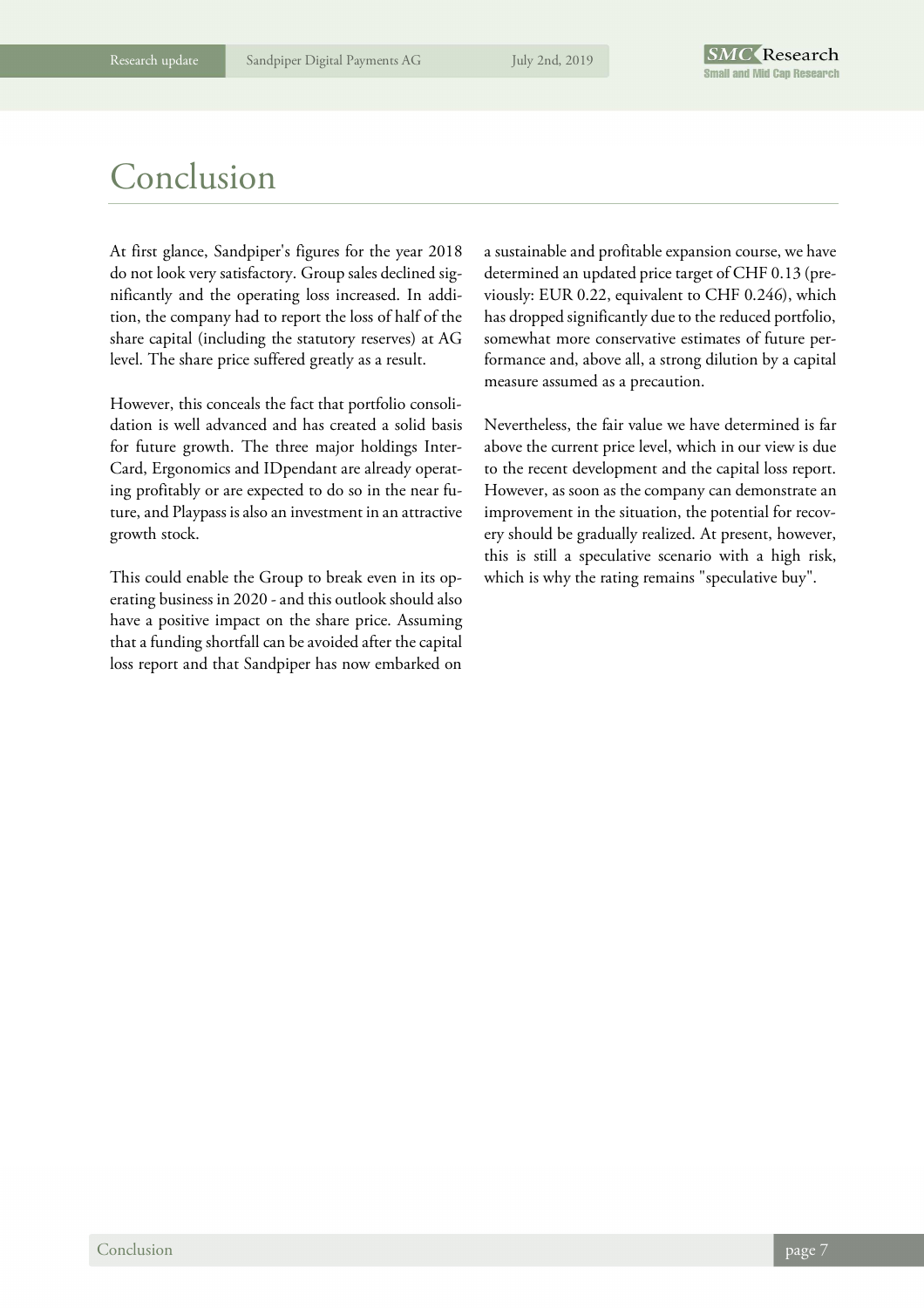## Annex I: Balance sheet and P&L estimation

#### **Balance sheet estimation**

| m Euro                      | 12 2018 | 12 2019 | 12 20 20 | 12 2021 | 12 2022 | 12 2023 | 12 20 24 | 12 2025 | 12 2026 |
|-----------------------------|---------|---------|----------|---------|---------|---------|----------|---------|---------|
| <b>ASSETS</b>               |         |         |          |         |         |         |          |         |         |
| I. Total non-current assets | 5.9     | 5.8     | 5.8      | 5.9     | 6.1     | 6.3     | 6.4      | 6.5     | 6.6     |
| 1. Intangible assets        | 3.2     | 2.9     | 2.7      | 2.6     | 2.6     | 2.6     | 2.6      | 2.6     | 2.7     |
| 2. Tangible assets          | 1.0     | 1.2     | 1.4      | 1.6     | 1.8     | 2.0     | 2.1      | 2.2     | 2.2     |
| II. Total current assets    | 8.9     | 9.8     | 10.2     | 15.7    | 18.6    | 21.1    | 23.3     | 25.6    | 28.2    |
| <b>LIABILITIES</b>          |         |         |          |         |         |         |          |         |         |
| I. Equity                   | $-1.0$  | $-0.1$  | 0.3      | 1.5     | 2.9     | 4.3     | 5.4      | 6.6     | 7.9     |
| II. Accruals                | 2.5     | 2.7     | 2.9      | 3.0     | 3.3     | 3.5     | 3.8      | 4.0     | 4.4     |
| III. Liabilities            |         |         |          |         |         |         |          |         |         |
| 1. Long-term liabilities    | 3.1     | 1.8     | 1.7      | 2.8     | 3.1     | 3.3     | 3.4      | 3.5     | 3.7     |
| 2. Short-term liabilities   | 10.7    | 11.7    | 11.7     | 14.8    | 16.0    | 16.9    | 17.7     | 18.5    | 19.4    |
| <b>TOTAL</b>                | 15.3    | 16.1    | 16.5     | 22.1    | 25.2    | 27.9    | 30.3     | 32.6    | 35.3    |

#### **P&L estimation**

| m Euro                   | 12 2018 | 12 2019 | 12 20 20 | 12 2021 | 12 2022 | 12 2023 | 12 2024 | 12 2025 | 12 2026 |
|--------------------------|---------|---------|----------|---------|---------|---------|---------|---------|---------|
| Sales                    | 25.9    | 27.8    | 31.1     | 33.9    | 37.1    | 40.7    | 44.6    | 48.9    | 53.6    |
| Total operating revenues | 26.0    | 27.8    | 31.1     | 33.9    | 37.1    | 40.7    | 44.6    | 48.9    | 53.6    |
| Gross profit             | 15.0    | 16.4    | 18.8     | 20.9    | 22.9    | 25.2    | 27.7    | 30.3    | 33.2    |
| <b>EBITDA</b>            | $-0.6$  | 0.2     | 1.4      | 2.2     | 2.7     | 3.1     | 3.5     | 3.8     | 4.2     |
| <b>EBIT</b>              | $-2.0$  | $-0.6$  | 0.7      | 1.5     | 2.0     | 2.5     | 2.8     | 3.1     | 3.5     |
| <b>EBT</b>               | $-1.7$  | $-0.2$  | 0.5      | 1.3     | 1.7     | 2.2     | 2.6     | 2.9     | 3.3     |
| EAT (before minorities)  | $-1.7$  | $-0.2$  | 0.4      | 1.2     | 1.4     | 1.5     | 1.7     | 1.9     | 2.2     |
| <b>EAT</b>               | $-1.9$  | $-0.3$  | 0.3      | 0.9     | 1.2     | 1.2     | 1.5     | 1.7     | 1.9     |
| EPS (Eurocent)           | $-1.00$ | $-0.11$ | 0.10     | 0.29    | 0.37    | 0.40    | 0.47    | 0.53    | 0.60    |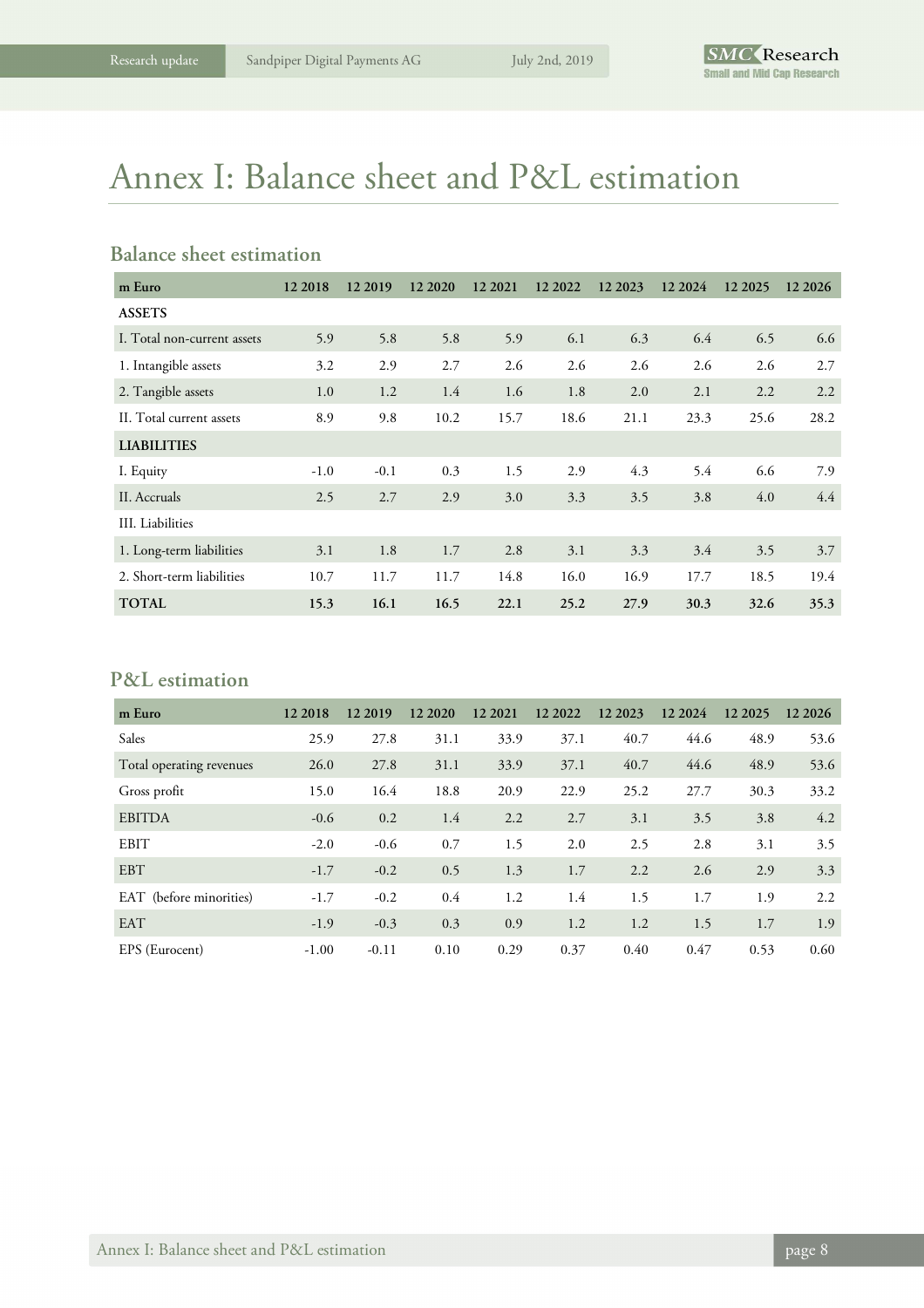## Annex II: Cash flows estimation and key figures

#### **Cash flows estimation**

| m Euro                      | 12 2018 | 12 2019 | 12 20 20 | 12 2021 | 12 2022 | 12 2023 | 12 2024 | 12 2025 | 12 2026 |
|-----------------------------|---------|---------|----------|---------|---------|---------|---------|---------|---------|
| CF operating                | 2.4     | 0.3     | 0.9      | 1.7     | 2.0     | 2.2     | 2.6     | 2.9     | 3.2     |
| CF from investments         | 4.1     | $-0.7$  | $-0.7$   | $-0.8$  | $-0.8$  | $-0.9$  | $-0.8$  | $-0.8$  | $-0.8$  |
| CF financing                | $-4.5$  | 0.5     | $-0.5$   | 3.8     | 1.1     | 0.7     | $-0.1$  | $-0.3$  | $-0.4$  |
| Liquidity beginning of year | 1.3     | 3.3     | 3.4      | 3.1     | 7.9     | 10.2    | 12.1    | 13.8    | 15.7    |
| Liquidity end of year       | 3.3     | 3.4     | 3.1      | 7.9     | 10.2    | 12.1    | 13.8    | 15.7    | 17.7    |

#### **Key figures**

| percent                       | 12 2018   | 12 2019  | 12 20 20 | 12 2021 | 12 2022 | 12 2023 | 12 2024 | 12 2025 | 12 2026 |
|-------------------------------|-----------|----------|----------|---------|---------|---------|---------|---------|---------|
| Sales growth                  | $-15.0\%$ | 7.3%     | 12.0%    | 9.0%    | 9.3%    | 9.6%    | 9.8%    | 9.6%    | 9.6%    |
| Gross margin                  | 58.0%     | 59.0%    | 60.5%    | 61.5%   | 61.8%   | 62.0%   | 62.0%   | 62.0%   | 62.0%   |
| EBITDA margin                 | $-2.2\%$  | 0.9%     | 4.6%     | $6.5\%$ | 7.2%    | 7.7%    | 7.8%    | 7.8%    | 7.8%    |
| EBIT margin                   | $-7.6\%$  | $-2.0\%$ | 2.3%     | 4.5%    | $5.4\%$ | $6.1\%$ | 6.3%    | 6.4%    | $6.5\%$ |
| EBT margin                    | $-6.5\%$  | $-0.5\%$ | 1.5%     | 3.9%    | 4.6%    | 5.3%    | 5.8%    | 5.9%    | $6.1\%$ |
| Net margin (after minorities) | $-7.3\%$  | $-1.2\%$ | 1.0%     | 2.7%    | $3.1\%$ | 3.0%    | 3.3%    | $3.4\%$ | 3.5%    |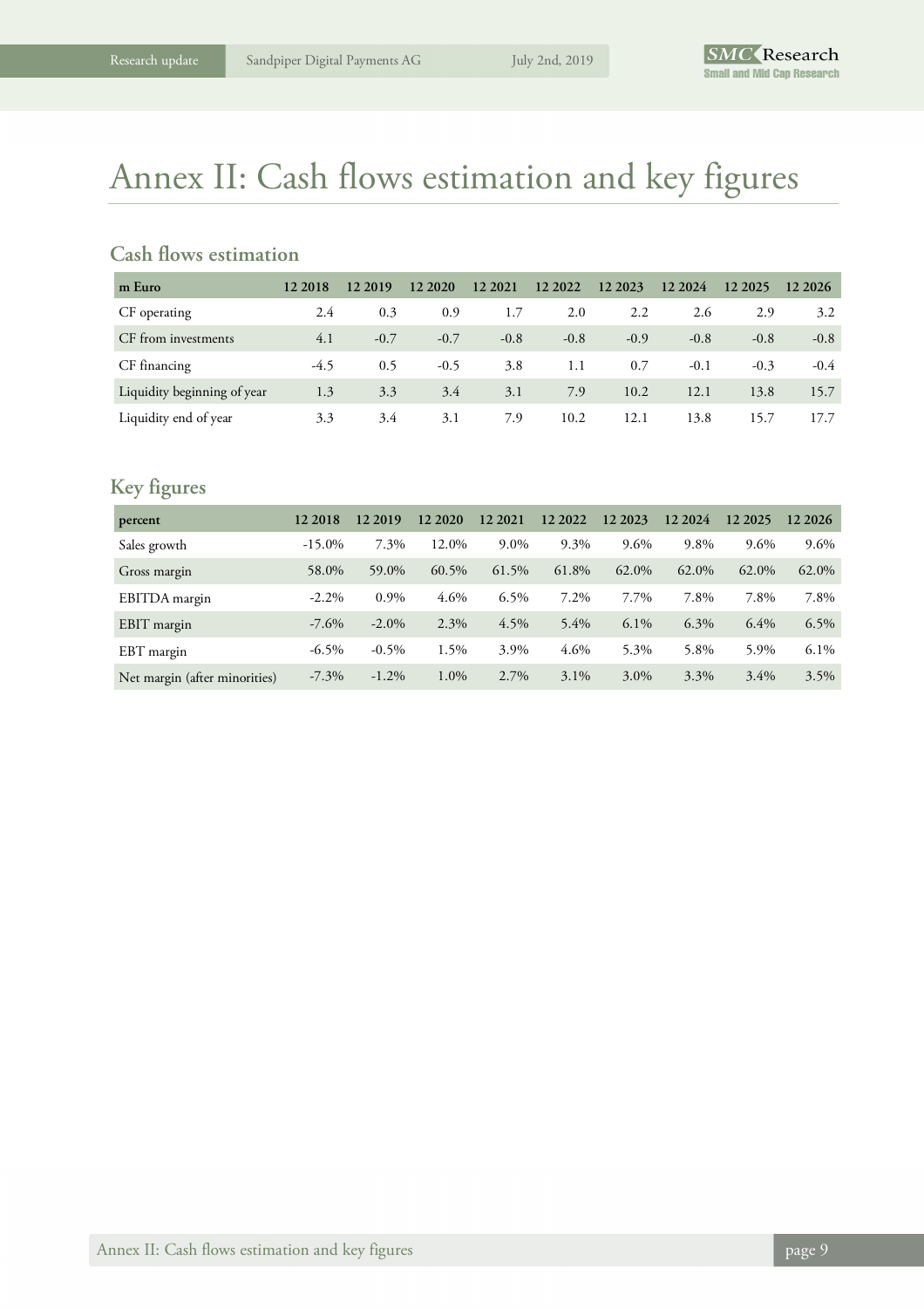

## Disclaimer

| Editor                       |
|------------------------------|
| sc-consult GmbH              |
| Alter Steinweg 46            |
| 48143 Münster                |
| Internet: www.sc-consult.com |

Phone:  $+49 (0) 251-13476-94$ Telefax: +49 (0) 251-13476-92 E-Mail: kontakt@sc-consult.com

*Responsible analyst*  Dipl.-Kfm. Holger Steffen

*Charts*  The charts were made with Tai-Pan (www.lp-software.de).

#### **Disclaimer**

#### *Legal disclosures (§85 of the German Securities Trading Act (WHPG), MAR, Commission Delegated Regulation (EU) 2016/958 supplementing Regulation (EU) No 596/2014)*

The company responsible for the preparation of the financial analysis is sc-consult GmbH based in Münster, currently represented by its managing directors Dr. Adam Jakubowski and Holger Steffen, Dipl.-Kfm. The scconsult GmbH is subject to supervision and regulation by Federal Financial Supervisory Authority (Bundesanstalt für Finanzdienstleistungsaufsicht), Lurgiallee 12, D-60439 Frankfurt and Graurheindorfer Strasse 108, D-53117 Bonn.

#### *I) Conflicts of interests*

Conflicts of interests, which can arise during the preparation of a financial analysis, are presented in detail below:

1) sc-consult GmbH has prepared this report against payment on behalf of the company

2) sc-consult GmbH has prepared this report against payment on behalf of a third party

3) sc-consult GmbH has submitted this report to the customer or the company before publishing

4) sc-consult GmbH has altered the content of the report before publication due to a suggestion of the customer or the company (with sc-consult GmbH being prepared to carry out such an alteration only in case of reasoned objections concerning the quality of the report)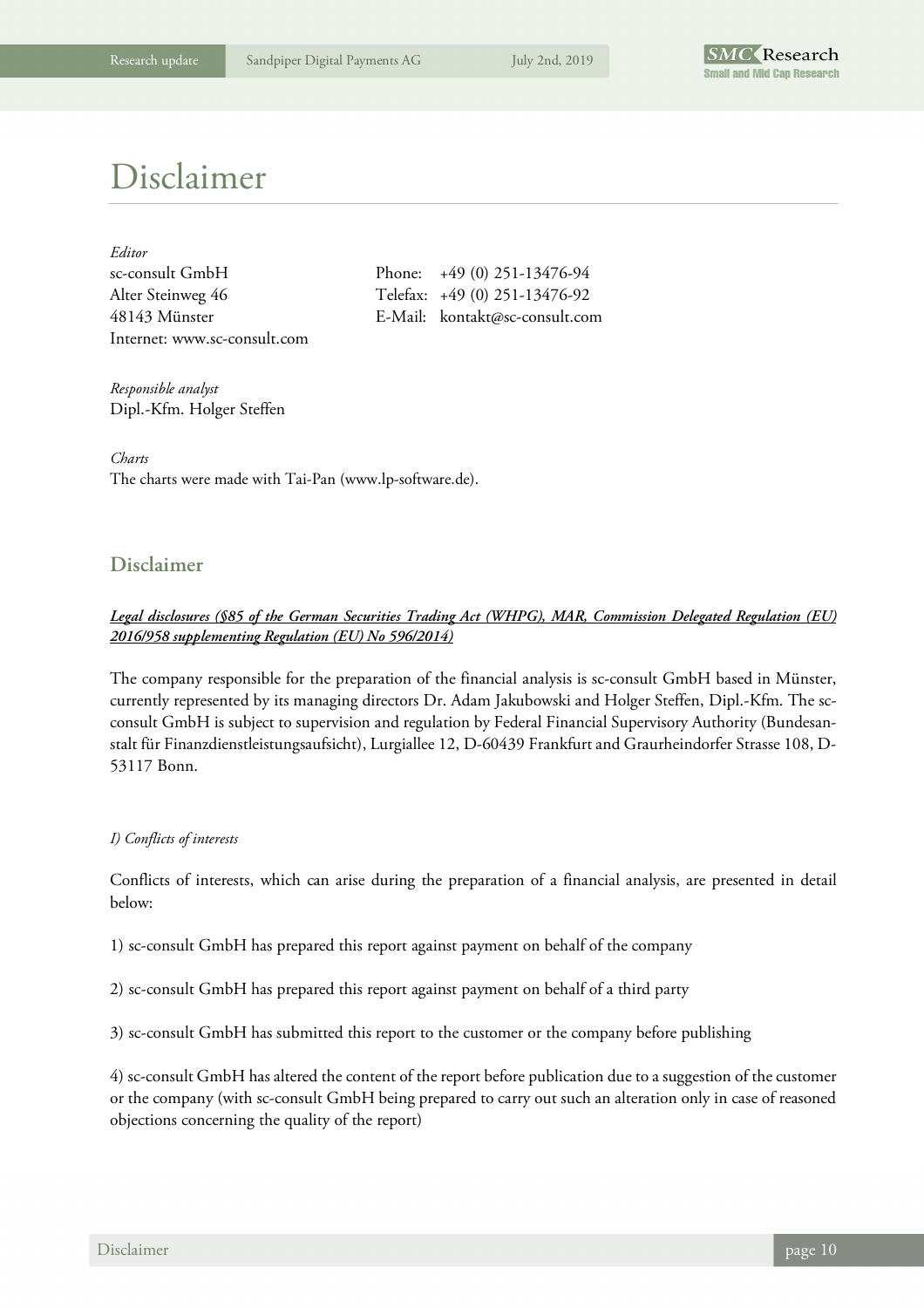5) sc-consult GmbH maintains business relationships other than research with the analyzed company (e.g. investor-relations services)

6) sc-consult GmbH or persons involved in the preparation of the report hold shares of the company or derivatives directly related

7) At the time of the publication of the report, sc-consult GmbH or persons involved in the preparation of the report are in the possession of a net short position exceeding a threshold 0.5% of the total issued share capital of the issuer, which was calculated in accordance with the article 3 of the regulation (EU) No. 236/2012 and with chapters III and IV of the Commission Delegated Regulation (EU) No. 918/2012 (6).

8) At the time of the publication of the report, sc-consult GmbH or persons involved in the preparation of the report are in the possession of a net long position exceeding a threshold 0.5% of the total issued share capital of the issuer, which was calculated in accordance with the article 3 of the regulation (EU) No. 236/2012 and with chapters III and IV of the Commission Delegated Regulation (EU) No. 918/2012 (6).

9) At the time of the publication of the report, the issuer holds holdings exceeding 5 % of its total issued share capital in the sc-consult GmbH

10) sc-consult GmbH has included the company's shares in a virtual portfolio managed by sc-consult GmbH

Following conflicts of interests occurred in this comment: 1), 3)

Within the framework of compliance regulations, sc-consult GmbH has established structures and processes for the identification and disclosure of conflicts of interests. The responsible compliance representative is currently managing director Dipl.-Kfm. Holger Steffen (e-mail: holger.steffen@sc-consult.com).

#### *II) Preparation and updating*

The present financial analysis was prepared by: Dipl.-Kfm. Holger Steffen

Participants in the preparation of the present financial analysis: -

The present analysis was finished on 02.07.2019 at 14:00 and published on 02.07.2019 at 14:10.

For the preparation of its financial analyses, the sc-consult GmbH uses a five-tier rating scheme with regard to price expectation in the next twelve months. Additionally, estimation risk is quantified on a scale from 1 (low) to 6 (high). The ratings are as follows:

| Strong Buy | We expect an increase in price for the analyzed financial instrument by at least 10 per-<br>cent. We assess the estimation risk as below average (1 to 2 points).               |
|------------|---------------------------------------------------------------------------------------------------------------------------------------------------------------------------------|
| Buy        | We expect an increase in price for the analyzed financial instrument by at least 10 per-<br>cent. We assess the estimation risk as average $(3 \text{ to } 4 \text{ points})$ . |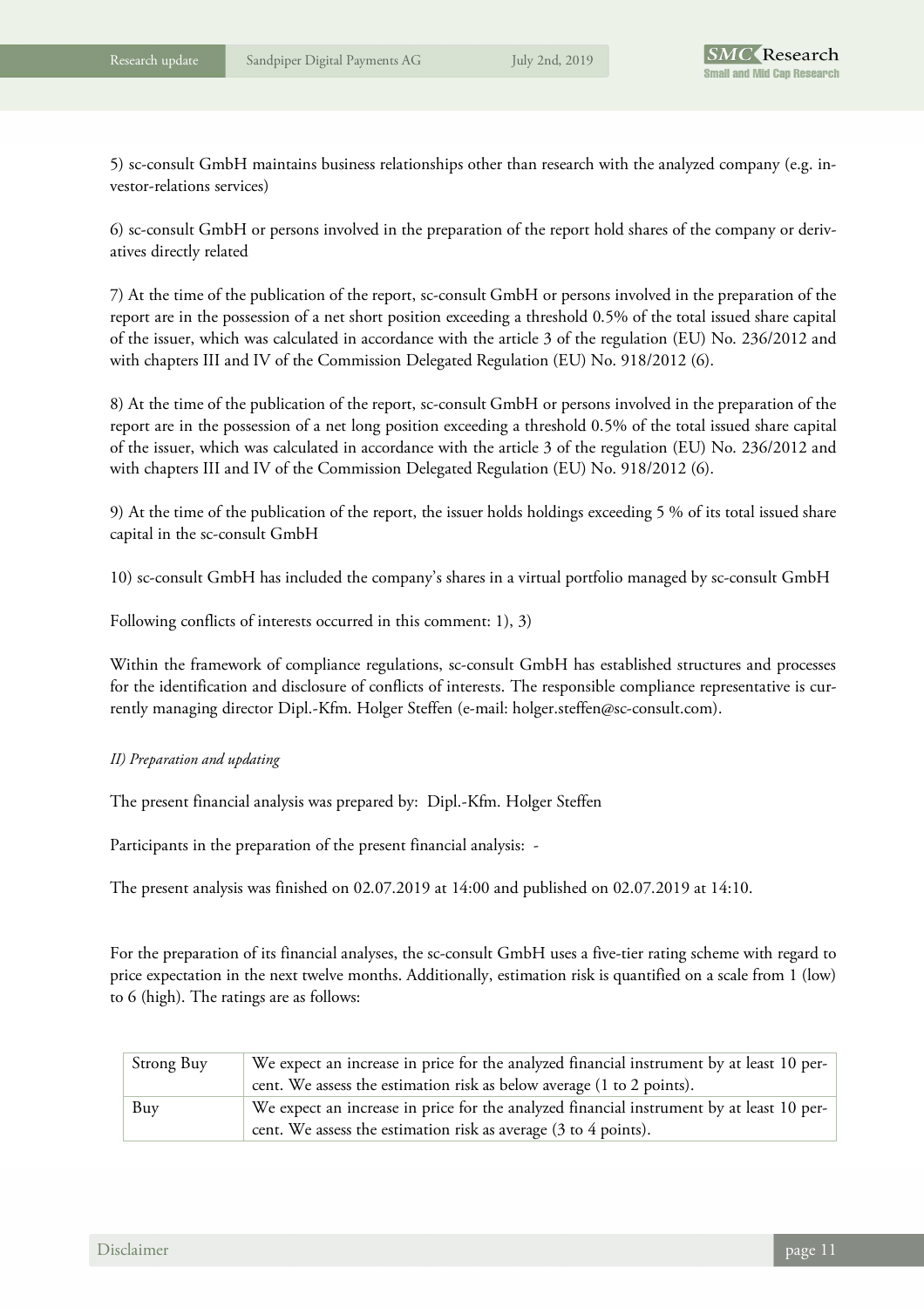| Speculative | We expect an increase in price for the analyzed financial instrument by at least 10 per-    |
|-------------|---------------------------------------------------------------------------------------------|
| Buy         | cent. We assess the estimation risk as above average (5 to 6 points).                       |
| Hold        | We expect that the price of the analyzed financial instrument will remain stable (between   |
|             | $-10$ and $+10$ percent). The forecast risk (1 to 6 points) has no further impact on the    |
|             | rating. The rating "hold" is also used in cases where we perceive a price potential of more |
|             | than 10 percent, but explicitly mentioned temporary factors prevent a short-term reali-     |
|             | zation of the price potential.                                                              |
| Sell        | We expect that the price of the analyzed financial instrument will drop by at least 10      |
|             | percent. The forecast risk (1 to 6 points) has no further impact on the rating.             |

The expected change in price refers to the current share price of the analyzed company. This price and any other share prices used in this analysis are XETRA closing prices as of the last trading day before publication. If the share is not traded on XETRA, the closing price of another public stock exchange is used with a separate note to that effect.

The price targets published within the assessment are calculated with common methods of financial mathematics, especially with the DCF (discounted cash flow) method, the sum of the parts valuation and a peer group analysis. The valuation methods are affected by economic framework conditions, especially by the development of the interest rates.

The rating resulting from these methods reflects current expectations and can change anytime subject to company-specific or economic changes.

More detailed explanations of the models used by SMC Research can be found at: http://www.smc-research.com/impressum/modellerlaeuterungen

An overview of the recommendations prepared and distributed by SMC Research in the last 12 months can be found at: http://www.smc-research.com/publikationsuebersicht

In den letzten 24 Monaten hat die sc-consult folgende Finanzanalysen zu dem in dieser Studie analysierten Unternehmen veröffentlicht:

| Date       | Rating          | Target price | Conflict of interests |
|------------|-----------------|--------------|-----------------------|
| 18.12.2018 | Speculative Buy | $0.22$ Euro  | 1), 3), 4)            |
| 13.09.2018 | Speculative Buy | $0.23$ Euro  | 1), 3), 4)            |
| 11.06.2018 | Speculative Buy | $0.27$ Euro  | 1), 3), 4)            |
| 14.03.2018 | Speculative Buy | $0.26$ Euro  | 1), 3), 4)            |

In the course of the next twelve months, sc-consult GmbH will presumably prepare the following financial analyses for the company: one comment

The publishing dates for the financial analyses are not yet fixed at the present moment.